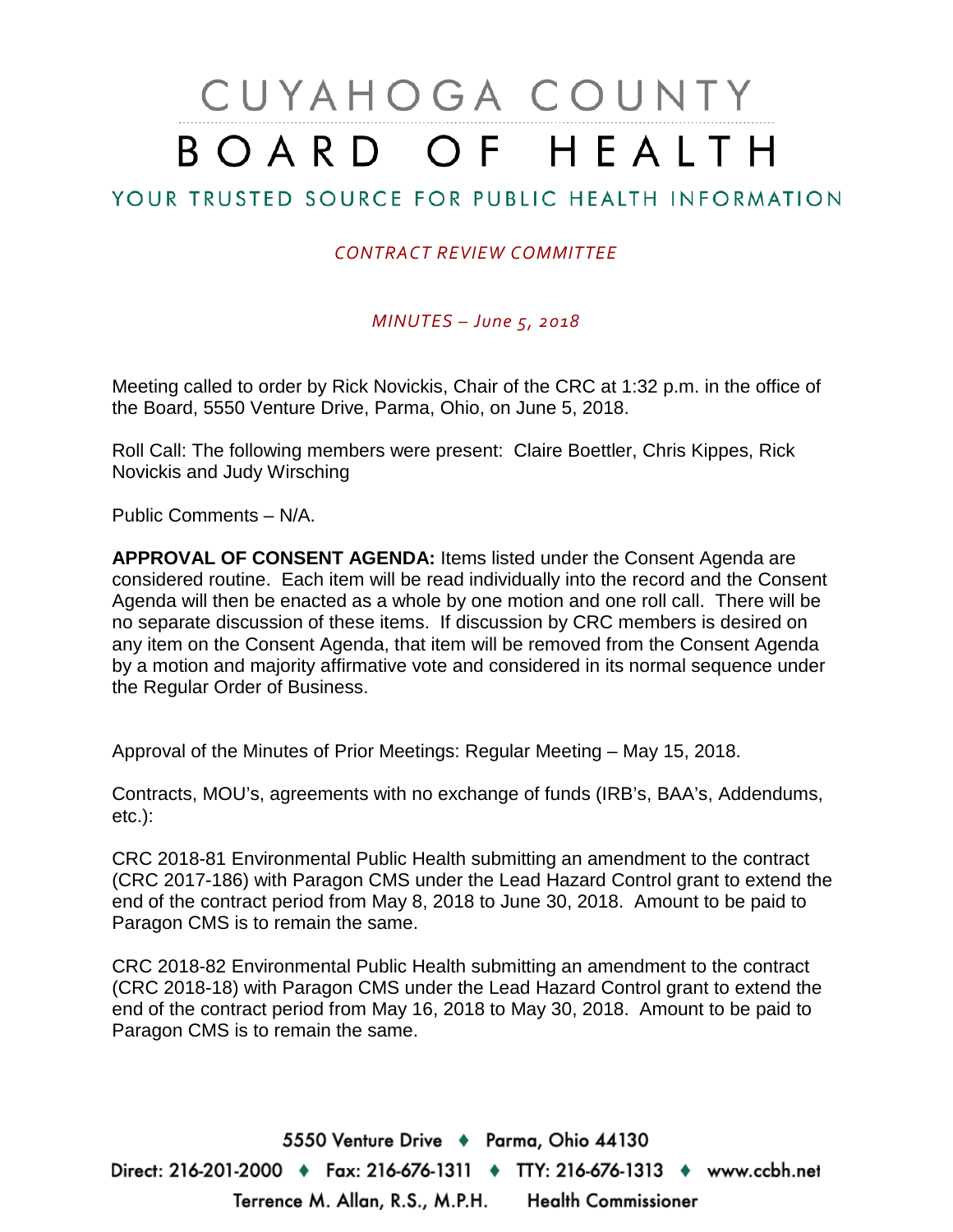CRC 2018-83 Prevention and Wellness Services submitting contracts with the Ohio Department of Health (ODH) for the following CCBH Family Planning clinic sites under their STD Prevention Program to provide STD testing and treatment from July 1, 2018 through June 30, 2019. No exchange of funds.

Cuyahoga County Board of Health Clinic Warrensville Heights Satellite Clinic

CRC 2018-84 Administrative Services submitting a license agreement with Navicure for medical billing clearinghouse services for the processing of claims electronically effective May 30, 2018. No exchange of funds.

It was moved by Claire Boettler, seconded by Chris Kippes, that the consent agenda, including the minutes of the May 15, 2018 Regular CRC meeting be approved.

The Secretary called the roll:

Ayes: Claire Boettler, Chris Kippes, Rick Novickis and Judy Wirsching

## **CONTRACTS AND AWARDS:**

Tabled Items

None

New Items For Review

Bid/Quote Openings ≥ \$25,000.00

None

Bid/Quote Openings < \$25,000.00

Household Sewage Bid Opening presented by: Domenica McClintock

It was moved by Claire Boettler, seconded by Chris Kippes that the following CRC items be tabled and to reissue RFQs for the following properties:

- a. CRC 2018-85 7699 Stearns Rd. Olmsted Township, Ohio 44138
- b. CRC 2018-86 7632 Pleasantview

5550 Venture Drive + Parma, Ohio 44130

Direct: 216-201-2000 ♦ Fax: 216-676-1311 ♦ TTY: 216-676-1313 ♦ www.ccbh.net Terrence M. Allan, R.S., M.P.H. **Health Commissioner**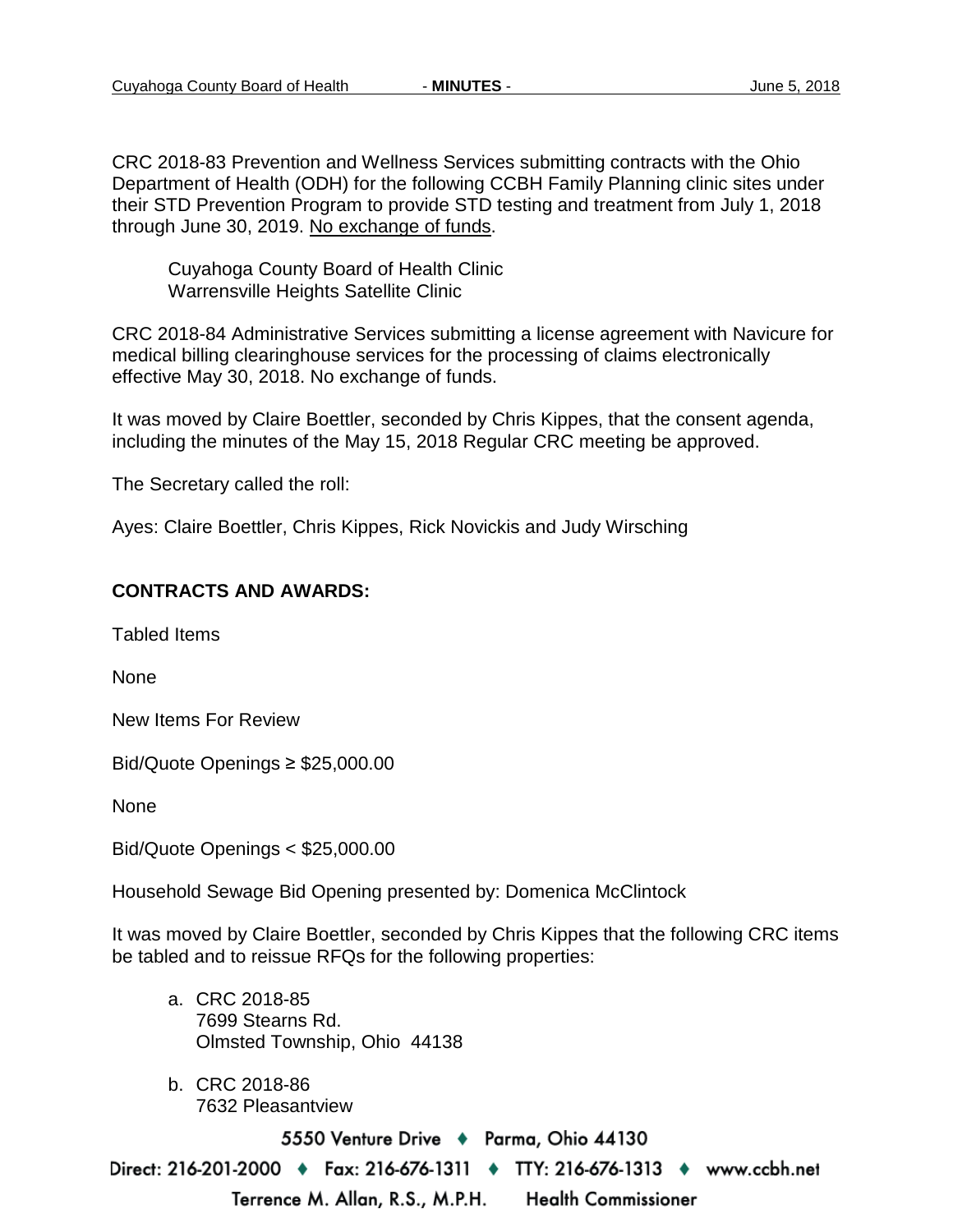Parma, Ohio 44134

c. CRC 2018-87 7735 Stearns Rd. Olmsted Township, Ohio 44138

The Secretary called the roll:

Ayes: Claire Boettler, Chris Kippes, Rick Novickis and Judy Wirsching

Expenditures: Contracts up to \$25,000.00

It was moved by Chris Kippes, seconded by Rick Novickis that the amendment (CRC 2018-88) to the contract with City of Cleveland Heights (CRC 2015-215) under the Lead Hazard Control grant to decrease the amount to be paid to the City of Cleveland Heights from \$562,417.00 to \$552,417.00 be approved.

Presented by: John Sobolewski

Purpose: To reallocate Healthy Homes funds.

Funding Source: 100% reimbursable through the Lead Hazard Control Program

The Secretary called the roll:

Ayes: Claire Boettler, Chris Kippes, Rick Novickis and Judy Wirsching

It was moved by Claire Boettler, seconded by Judy Wirsching that the amendment (CRC 2018-89) to the contract with BDL General Contracting (CRC 2017-242) under the Lead Hazard Control grant to increase the amount to be paid to BDL General Contracting from \$6,250.00 to \$6,610.00 be approved.

Presented by: John Sobolewski

Purpose: To complete additional work not identified in the original scope for the project.

Funding Source: 100% reimbursable through the Lead Hazard Control Program

The Secretary called the roll:

Ayes: Claire Boettler, Chris Kippes, Rick Novickis and Judy Wirsching

5550 Venture Drive + Parma, Ohio 44130 Direct: 216-201-2000 ♦ Fax: 216-676-1311 ♦ TTY: 216-676-1313 ♦ www.ccbh.net Terrence M. Allan, R.S., M.P.H. **Health Commissioner**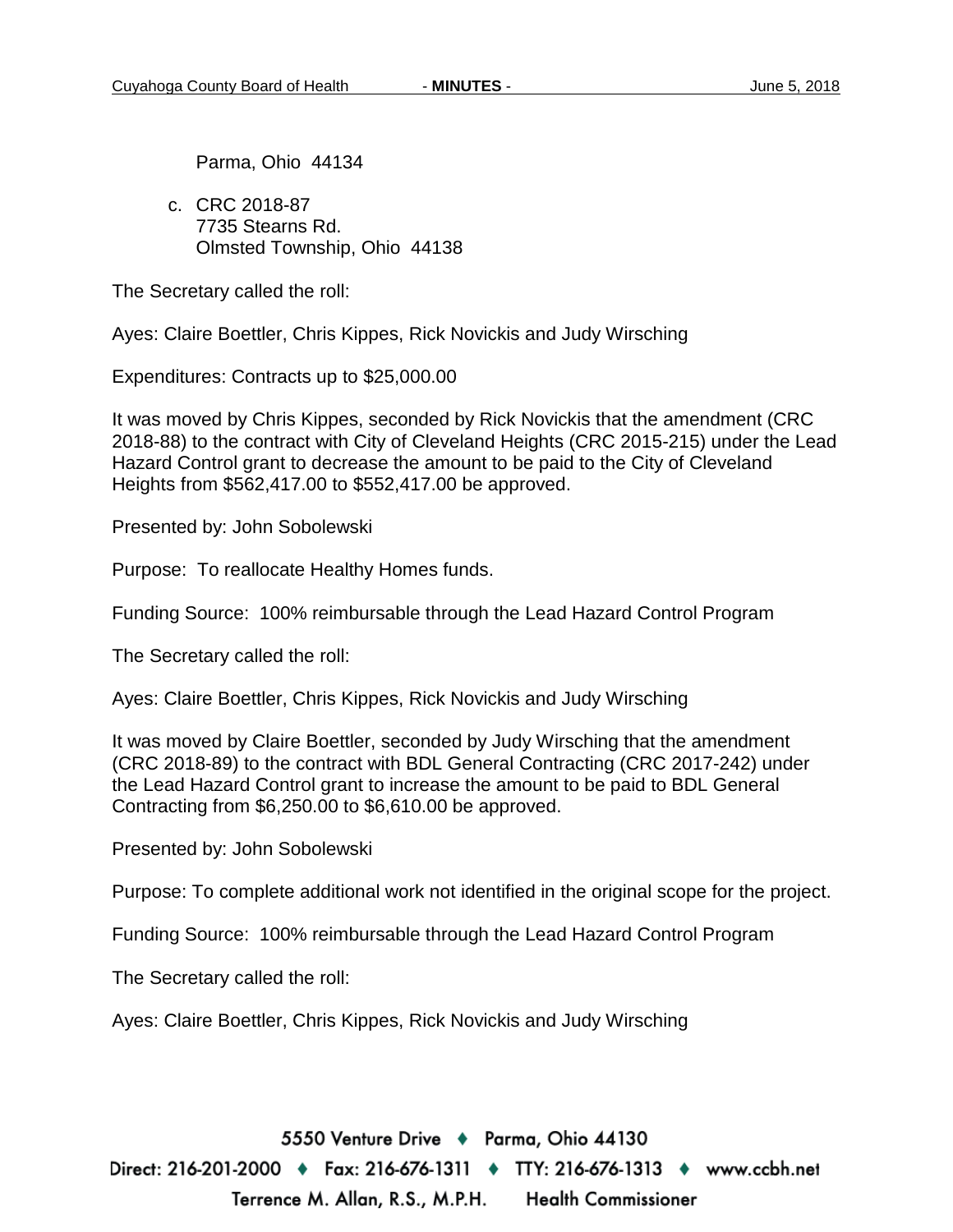It was moved by Chris Kippes, seconded by Judy Wirsching that the amendment (CRC 2018-90) to the contract with Dynamerican (CRC 2017-245) under the Water Pollution Control Loan Fund grant to extend the end of the contract period from April 10, 2018 to November 21, 2018 and to increase the amount to be paid to Dynamerican from \$10,925.00 to \$13,975.00 be approved.

Presented by: Domenica McClintock

Purpose: To complete additional work not identified in the original scope for the project.

Funding Source: 100% reimbursable through the Water Pollution Control Loan FundThe Secretary called the roll:

Ayes: Claire Boettler, Chris Kippes, Rick Novickis and Judy Wirsching

It was moved by Claire Boettler, seconded by Rick Novickis that the addendum (CRC 2018-91) to the contract with Alyssa Wagner-Sherer (CRC 2018-47) under the 2018/2019 Women in Recovery (WIRe) to increase the amount paid to Alyssa Wagner-Sherer from \$4,000.00 to \$5,000.00 be approved.

Presented by: Andrew Heffron

Purpose: To serve as the Certified Nurse Practitioner for the Cuyahoga County Board of Health Family Planning Clinic.

Funding Source: 100% reimbursable through General Revenue (additional \$1,000.00)

The Secretary called the roll:

Ayes: Claire Boettler, Chris Kippes, Rick Novickis and Judy Wirsching

It was moved by Chris Kippes, seconded by Claire Boettler that the agreement (CRC 2018-92) with Trinity Biotech to establish Trinity Biotech as a sole source vendor for rapid syphilis testing and to change the net payment terms from 30 days to 60 days effective June 5, 2018 be approved. Amount to be paid to Trinity Biotech is at the established rates.

Presented by: Andrew Heffron

Purpose: To establish Trinity Biotech as a vendor for the CCBH Family Planning Clinic.

Funding Source: 100% reimbursable through FY2018 RHW grant

The Secretary called the roll:

5550 Venture Drive + Parma, Ohio 44130

Direct: 216-201-2000 ♦ Fax: 216-676-1311 ♦ TTY: 216-676-1313 ♦ www.ccbh.net Terrence M. Allan, R.S., M.P.H. **Health Commissioner**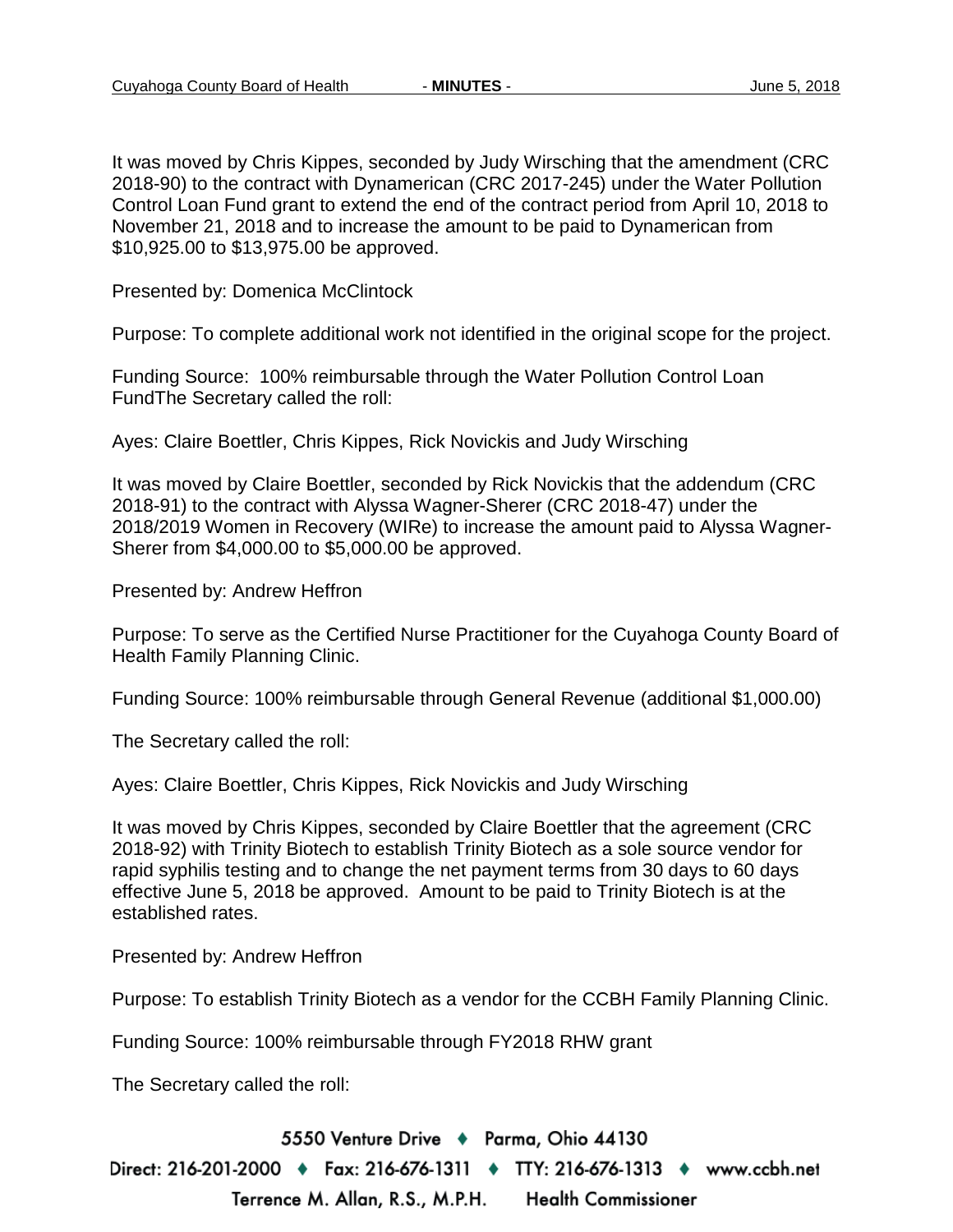Ayes: Claire Boettler, Chris Kippes, Rick Novickis and Judy Wirsching

It was moved by Rick Novickis, seconded by Judy Wirsching that the agreement (CRC 2018-93) with Smith Medical Partners to establish Smith Medical Partners as a vendor for the purchase of medications at 340B pricing effective June 5, 2018 be approved. Amount to be paid to Smith Medical Partners is at the established 340B rates.

Presented by: Andrew Heffron

Purpose: To establish Smith Medical Partners as a vendor for the CCBH Family Planning Clinic.

Funding Source: 100% reimbursable through FY2018 RHW grant

The Secretary called the roll:

Ayes: Claire Boettler, Chris Kippes, Rick Novickis and Judy Wirsching

Revenue Generating Agreements up to \$25,000.00

It was moved by Judy Wirsching, seconded by Rick Novickis that the Memorandum of Understanding (MOU) (CRC 2018-94) with the Village of Chagrin Falls to provide Phase II Stormwater services from May 14, 2018 through December 31, 2018 be approved. Amount to be received is not to exceed \$2,573.55.

Presented by: Domenica McClintock

Purpose: Implementation of the Minimum Control Measurers (MCM) #3 Illicit Discharge Detection and Elimination (IDDE) programming.

The Secretary called the roll:

Ayes: Claire Boettler, Chris Kippes, Rick Novickis and Judy Wirsching

Contract Rescissions

None

Other Business

Public Comment – N/A.

Thereupon, it was moved by Rick Novickis, seconded by Judy Wirsching, that the following Motion be adopted:

5550 Venture Drive + Parma, Ohio 44130 Direct: 216-201-2000 ♦ Fax: 216-676-1311 ♦ TTY: 216-676-1313 ♦ www.ccbh.net Terrence M. Allan, R.S., M.P.H. **Health Commissioner**